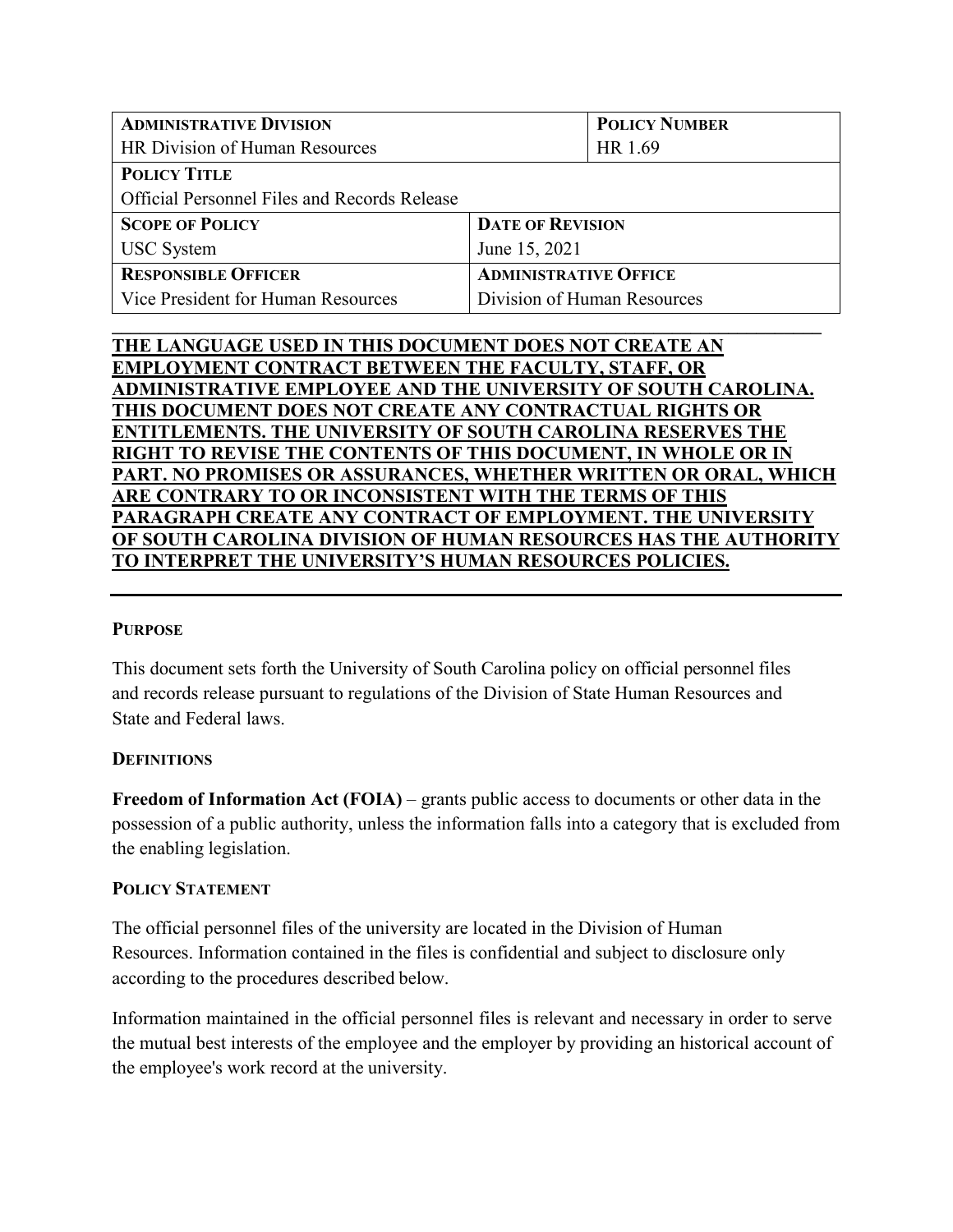Employees have the right to view information maintained in their official personnel file. Information in the official personnel files pertains to job status, job performance, or is otherwise job related or relevant to the employee's ability to perform the duties of the job.

Information maintained in the official files may include: employment applications, resumes, curriculum vitae, hire or appointment documents, appraisal forms and letters, HR and/or Payroll transaction forms, disciplinary documentation or such other information deemed by the university administration as being reasonably related to an individual's employment or performance thereof.

Certificates, diplomas, printed materials, transcripts, and letters of recommendation and commendation, except where confidentiality is requested by the submitting party, will be retained by the individual employee or kept by the supervisor or department head.

# **PROCEDURES**

Employee's Access to File

- A. An employee or the employee's designee, upon written request of the employee, has the right to view and have copied information maintained in the employee's official personnel file upon presentation of a USC identification card or other credentials which verify the identity of the employee. A copy fee will be charged for 10 or more pages. Copies are 10 cents per page.
- B. Information in an employee's official personnel file with which the employee disagrees may be so noted by the employee with a memorandum of explanation or disagreement that will be added to the file by appending it to the relevant document.
- C. Information once submitted to the file may not be removed from an employee's official personnel file except for good cause shown and with the approval of the Vice President for Human Resources or the Vice President's designee.

Access to Official Personnel Files

- A. Information in the official personnel files is confidential and will only be released under the following circumstances:
	- 1. Information subject to disclosure under State or Federal Freedom of Information laws will be released upon written request.
	- 2. Personnel in the employee's supervisory chain of authority have accessto the employee's official personnel file upon presentation of a UofSC identification card or other credentials that verify identity. Proof of supervisory authority may also be required by way of a written statement from the department head or director of the department.